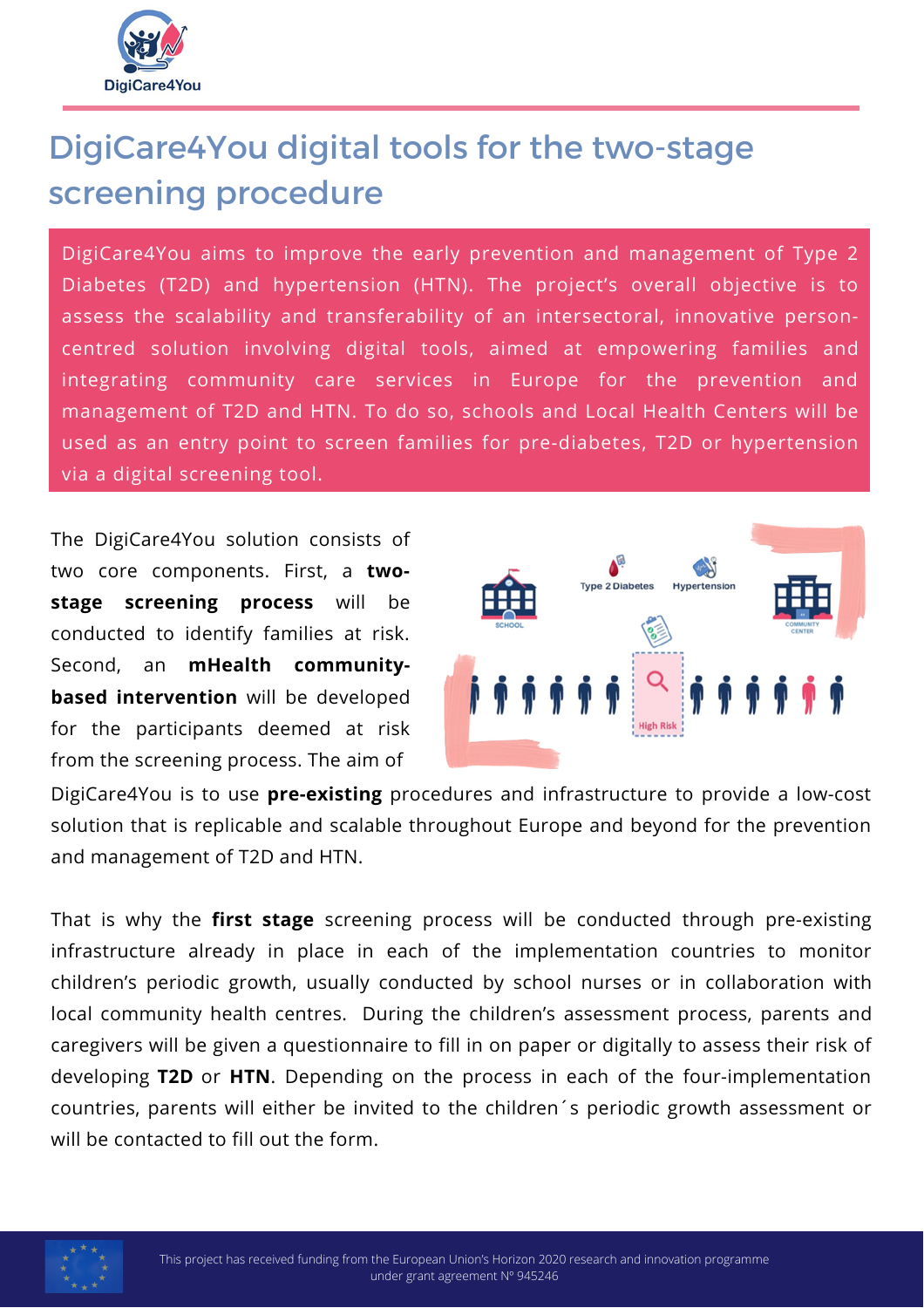

The questionnaire used will be the **FINDRISC** questionnaire, which was originally developed in Finland to identify people at high risk of developing T2D. It includes questions about age, body mass index, family history of diabetes, physical activity, consumption of fruits/vegetables, medication history and more. A FINDRISC score equal to, or greater than, **12** indicates a high T2D risk.

| <b>Questions</b>                                       | <b>Points</b> |                          |                          |                             |      |                             |
|--------------------------------------------------------|---------------|--------------------------|--------------------------|-----------------------------|------|-----------------------------|
|                                                        | 0             | 1                        | 2                        | з                           | 4    | 5                           |
| Age, years                                             | $45$          | $\overline{\phantom{a}}$ | 45-<br>54                | 55-64                       | >64  | --                          |
| BMI, kg/m <sup>2</sup>                                 | $25$          | $>25$ to $30$            | ۰.                       | >30                         |      |                             |
| Waist circumference (cm)                               |               |                          |                          |                             |      |                             |
| Men:                                                   | $94$          | $\overline{\phantom{a}}$ | --                       | 94 to <102                  | ≥102 | $\overline{\phantom{a}}$    |
| Women:                                                 | <80           | $\mathbf{u}$             |                          | 80 to <88                   | ≥88  | $\sim$ $\sim$               |
| Use of blood pressure<br>medication                    | No            | --                       | Yes                      | $\overline{\phantom{a}}$    | --   | --                          |
| History of high blood glucose                          | No            | --                       | $\frac{1}{2}$            | $\overline{\phantom{a}}$    | --   | Yes                         |
| Physical activity <4 hr/week                           | No            | --                       | Yes                      | $\sim$                      | --   | --                          |
| Daily consumption of<br>vegetables, fruits, or berries | Yes           | No                       | --                       | --                          | --   | --                          |
| Family history of diabetes                             | No            | --                       | $\overline{\phantom{a}}$ | Yes, 2nd degree<br>relative |      | Yes, 1st degree<br>relative |

## FINDRISC questionnaire point allocation:

Once the first stage has been completed, the DigiCare4You web portal will list the risk score of developing diabetes and will generate a pdf feedback report file that includes the results of the first stage of the screening and material on healthy living which will be shared with the participants.

Those parents and children identified to be at high risk for T2D/HTN will be invited to a **second stage screening** where glycaemia and blood pressure will be measured at a local community health centre and where additional questionnaires will have to be answered. The screening results will be inputted into the DigiCare4You web portal that consists of a platform to insert new values and view those



already provided in the initial screening questionnaires as well as biochemical variables, to monitor the process of the project and the health condition of the participants. Parents identified during this second stage screening as living with pre-diabetes or diabetes will then be invited to join the DigiCare4You **mHealth self-management intervention**, designed to promote **healthy** and **active lifestyles** for the entire family.

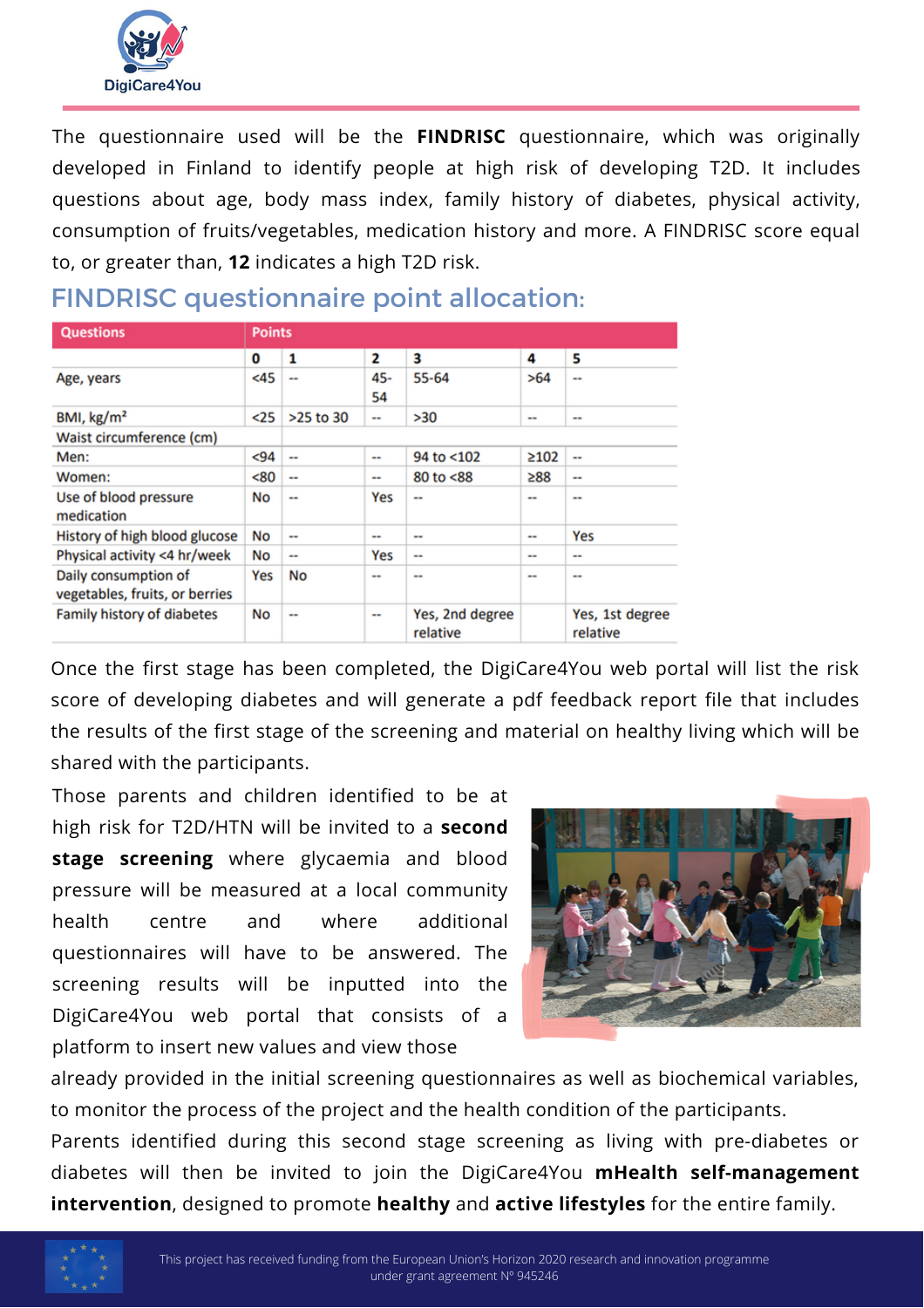

DigiCare4You's Work Package 4 (WP4) is responsible for the adaptation and implementation plan of the DigiCare4You solution. As part of WP4, partners from the *Centre for Research and Technology Hellas (CERTH)* developed the **web platform** described above to be used during the two-stage screening procedure. This web portal is a key milestone for the DigiCare4You project which enables the start of the digital screening process. The data collected via this platform, such as blood pressure, BMI, blood glucose and more, will be used for the evaluation and monitoring aspects of the project by comparing the effect of the DigiCare4You innovative solution before and after the interventions.



Healthcare professionals (HCPs) and participants from **Albania**, **Bulgaria**, **Greece** and **Spain** will use this digital platform to enter and view screening data, including information on demographics, lifestyle, medical status and anthropometric measurements.

One **focus group** for **end users** and another for **implementers** in each one of the four implementation countries were organised earlier in the project to discuss both the potential difficulties of adopting digital tools locally and the crucial elements that need to be considered to fine tune the digital tool for maximum effectiveness.

The **DigiCare4You web platform** differentiates itself from other digital screening tools by incorporating **identity management**, **decision support** and **visual analytics** features in an easy-to-use interface that will be used by both the HCPs and the participants. This digital screening tool consists of a web platform where participants and HCPs can fill in online the FINDRISC questionnaire for the first stage screening procedure and more specific medical questionnaires and tests for the second stage screening.